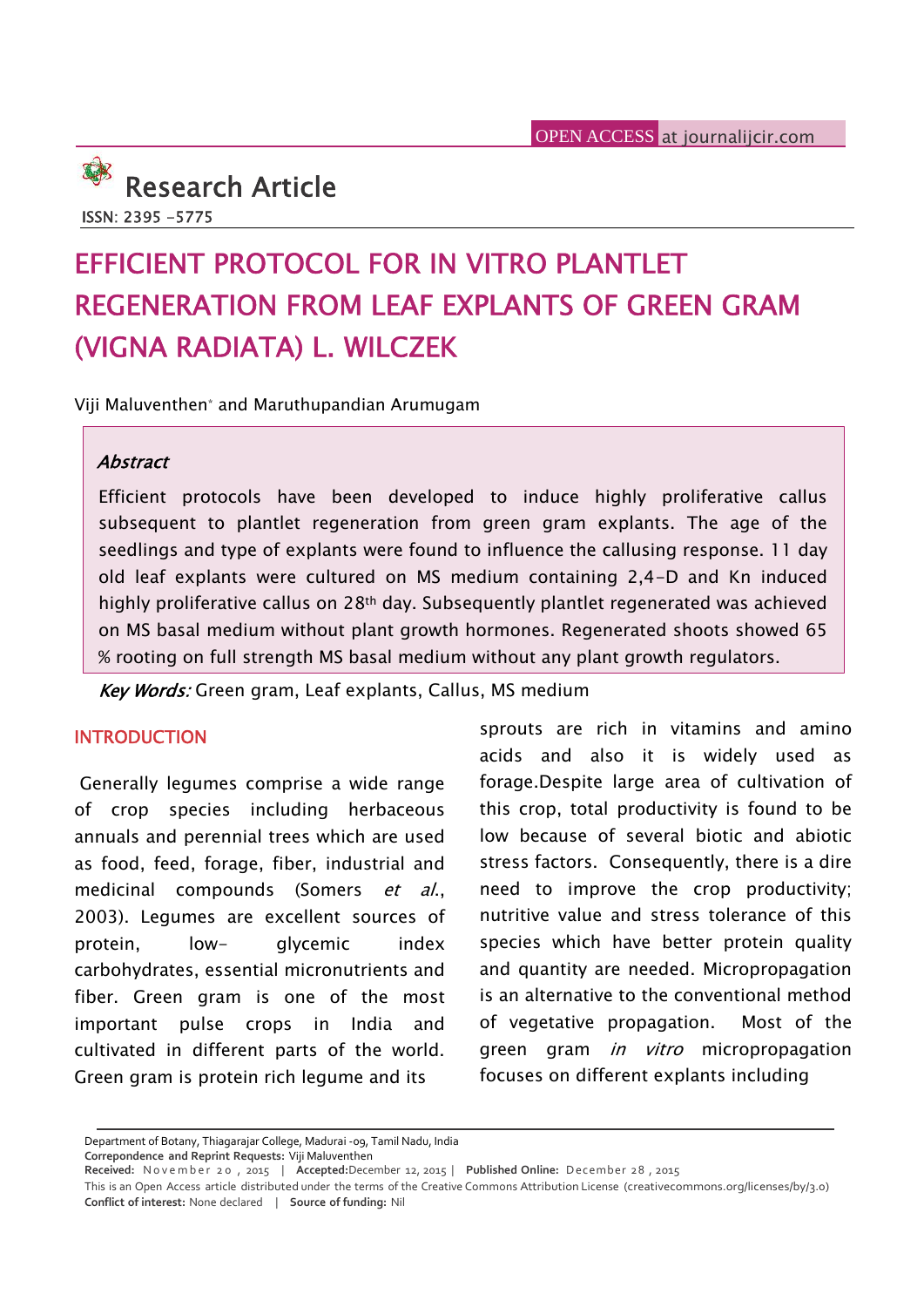cotyledonary node multiplication, which is ideal for high clonal fidelity and efficiency (Khatun *et al.,* 2008). We are interested to develop efficient protocol for high frequency plantlet regeneration in green gram from leaf explants.

#### **MATERIALS AND METHODS**

#### *Collection and germination of seeds*

Seeds were obtained from Tamil Nadu Agriculture University, Coimbatore, Tamil Nadu. India. Seeds were washed with distilled water 3-4 times, followed by treatment with 70 % ethanol for 30 sec and  $0.1\%$  (w/v) HgCl<sub>2</sub> for 4 min and rinsed with sterile distilled water for 5 times to remove the fine particles. Seeds were germinated on semi-solid 0.7% agar water substratum. Seedlings and cultures were maintained at  $25 \pm 1$  °C under 16h L/8hD.

#### *Preparation of explants*

Leaf explants were placed on Petridishes lined with two layers of moist sterile Whatmann No.1 paper to collect explants. Explants were cultured in the medium supplemented with specified concentrations of plant growth hormones. Culture responses were routinely determined in 28th d followed by inoculation.

## *Effect of media, carbohydrates and additives on SE induction*

The MS medium supplemented with vitamins, 30 g/l sucrose, 0.7% agar and

growth regulators, different concentrations of  $2,4-D$  (1-10  $\mu$ M) and kinetin (5-15 µM) were used for callus induction. The pH of the media was adjusted between 5.6-5.8. Cultures initiated from explants were maintained at  $25\pm2$ °C under 16hL/8hD photoperiod.

#### *Data presentation*

At least 50 explants were employed in each of the experiments and each experiment was repeated thrice. Values of experimental determinations for the different culture response parameters indicate mean  $\pm$  SD.

#### **RESULT AND DISCUSSION**

# *Effect of seedling age and explant types on callus induction*

In order to optimize callus production as a function of seedling age and explant types, a set of experiments was undertaken. Primary explants were prepared from seedlings of different age and optimized for callus formation and also seedlings at the age of 3, 8, 9, 10 and 11 days were employed. Primary explants such as embryonal axis, cotyledonary node, shoot tip, epicotyl and leaf were used. The aim was to develop highly proliferative callus which could subsequently be induced to develop plantlet regeneration. Results showed that callusing response differed with the explants used in relation to the age of source seedlings. In contrast to explants prepared from the seedlings in the age group of 8 to 10 days, leaf explants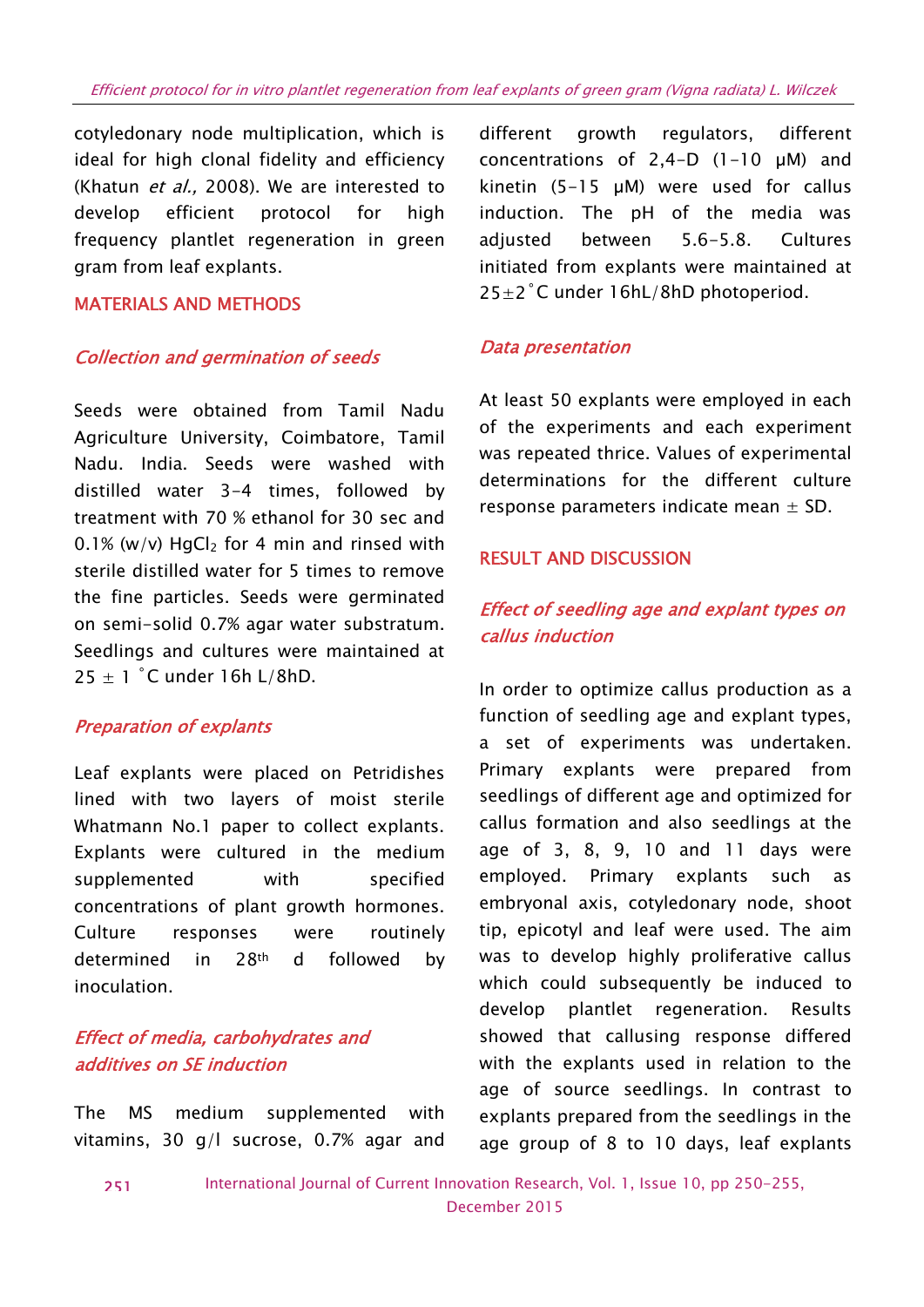prepared from 11 d old was found to produce highly proliferative callus at a higher level. Explants prepared from seedlings beyond 11-d were found to accumulate phenolics in culture which inhibited callus production besides browning of the callus. Hence explants prepared from 11-d old were included to be the best for callus proliferation and the explant was used for further experiments. In general, legume plant tissue culture protocols involve a variety of explant types for inducing plantlet regeneration (Manoharan *et al*., 2005). Several workers reported the *in vitro* response of seedling derived explants from different legume species such as cowpea, black gram and pigeonpea (Aasim *et al*., 2008; Muruganantham *et al*., 2010; Geetha *et al*., 1998).

These studies focused on direct plantlet regeneration, organogenesis *via* callus and somatic embryo formation (Ramakrishnan *et al*., 2005; Shiva Prakash *et al*., 1994; Viji *et al*., 2012). In general, the source and choice of explants is known to be a critical factor that determines the success of most tissue culture experiments.

The young tissues and organs such as embryonal axis from young seedlings, hypocotyl, epicotyl, cotyledonary node and immature and mature cotyledons are found to be more responsive explants. There is an overwhelming evidence that organogenesis is high in the cotyledonary node explants (Gulati and Jaiwal 1994; Shiva Prakash *et al*., 1994; Thibaud-Nissen *et al*., 2003).

| S.No           | Phytohormone/growth<br>factor concentration | Callus produced<br>per culture tube<br>(mg dry wt)* | <b>Nature of callus</b>         |
|----------------|---------------------------------------------|-----------------------------------------------------|---------------------------------|
| 1              | $1 \mu M 2, 4-D$                            | $12 \pm 0.5$                                        | Compact, brown callus           |
|                | 2 µM 2,4-D                                  | $28 \pm 1.06$                                       | Compact callus                  |
| 3              | 3 µM 2,4-D                                  | 43 $\pm$ 1.72                                       | Creamy callus                   |
| $\overline{4}$ | 4 $\mu$ M 2,4-D                             | 66 $\pm 2.2$                                        | Creamy callus                   |
| 5              | 5 $\mu$ M 2,4-D                             | $81 \pm 2.7$                                        | Friable, creamy callus          |
| $\,$ 6 $\,$    | $6 \mu M$ 2,4-D                             | $74 \pm 2.8$                                        | Creamy callus                   |
| 7              | 7 µM 2,4-D                                  | $43 \pm 1.35$                                       | Compact callus                  |
| 8              | 8 µM 2,4-D                                  | $54 \pm 2.0$                                        | Compact, green callus           |
| 9              | $9 \mu M 2, 4-D$                            | $22 \pm 0.9$                                        | Compact, green callus           |
| 10             | $10 \mu M$ 2,4-D                            | $104 \pm 3.9$                                       | Friable, creamy callus          |
| 11             | $2,4-D$ 10 $\mu$ M + Kn 1 $\mu$ M           | $34 \pm 1.4$                                        | Friable, yellowish green callus |
| 12             | 10 $\mu$ M 2,4-D +2 $\mu$ M Kn              | $38 + 1.7$                                          | Friable, green callus           |
| 13             | $2,4-D$ 10 $\mu$ M + 3 $\mu$ M Kn           | $43 \pm 1.6$                                        | Compact callus                  |
| 14             | $2,4-D$ 10 $\mu$ M +4 $\mu$ M Kn            | $52 \pm 1.9$                                        | Compact callus                  |
| 15             | $2,4-D$ 10 $\mu$ M +5 $\mu$ M Kn            | $60 \pm 2.0$                                        | Friable, brown callus           |
| 16             | $2,4-D$ 10 $\mu$ M + 6 $\mu$ M Kn           | $65 \pm 2.2$                                        | Friable, brown callus           |
| 17             | $2,4-D$ 10 $\mu$ M +7 $\mu$ M Kn            | $70 + 2.4$                                          | Friable brown callus            |
| 18             | $2,4-D$ 10 $\mu$ M +8 $\mu$ M Kn            | $78 + 2.8$                                          | Compact callus                  |
| 19             | $2,4-D$ 10 $\mu$ M +9 $\mu$ M Kn            | $83 \pm 3.4$                                        | Friable brown callus            |
| 20             | $2,4-D$ 10 $\mu$ M + 10 $\mu$ M Kn          | $188 + 4.7$                                         | Friable, greenish callus        |
| 21             | $2,4-D$ 10 $\mu$ M + 5 $\mu$ M Kn           | $122 \pm 3.9$                                       | Friable, green callus           |

**Table 1** Effect of concentration of phytohormones on the callusing response and nature of callus raised from 11-d old leaf explants of green gram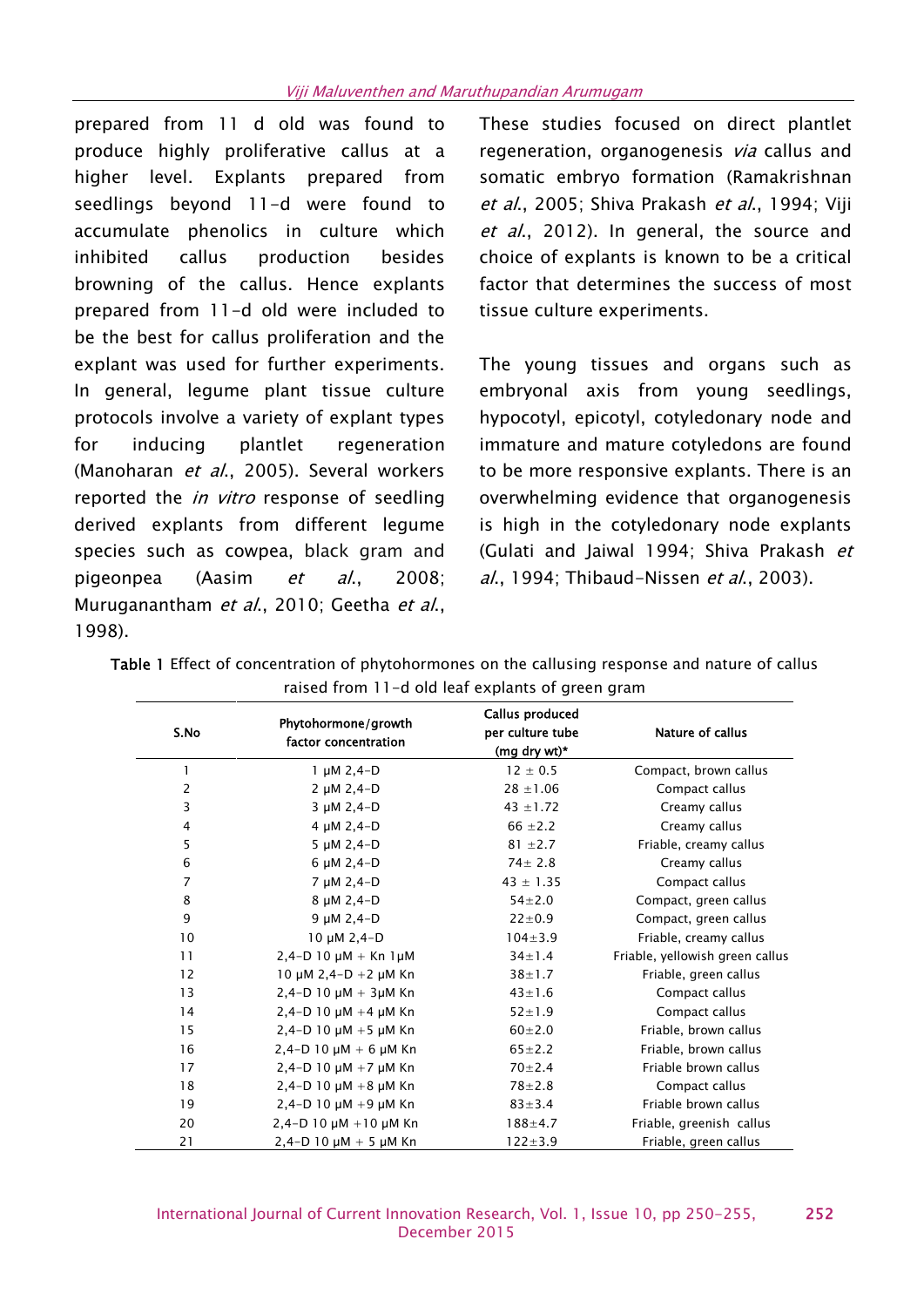In the present study, it has been found that 11-d old leaf explants showed better callusing response as compared to cotyledonary node explants.

# *Effect of phytohormones and growth factors on callusing response of explants*

Subsequent to the production of highly proliferative callus, a set of experiments was carried out to produce high frequent plantlet regeneration. Phytohormones such as  $2.4-D$  (5 to 15  $\mu$ M) and kinetin (kn) (5 to 15 µM) were used in different combinations for callus induction. There was a significant difference observed in callus induction and the friability of the callus also varied. In the present study, supplementation of 2,4-D along with kn showed better callusing response at high frequency. Observations showed that the production of high amount of proliferative callus was achieved in MS  $+$ 2,4-D (10  $\mu$ M) + kn (10  $\mu$ M; Tables 1). Kn supplemented (10 µM) cultures supported organogenesis. When the concentration of kn was increased along with the presence of 2,4-D at 10 µM there was a linear decrease in the amount of callus produced. Different concentrations and combinations of plant hormones are involved in the induction of callus which leads to organogenesis. Ganasen *et al.*, 2006 reported shoot organogenesis in cotton by The the supplementation of polyamines.

Previous reports showed that supplementation of BA induced multiple shoots has been reported in mung bean (Gulati *et al.,* 1994; Vats *et al.,* 2014).

Supplementation of 2-iP also proved best in multiple shoot induction in green gram (Gulati *et al.,* 1994).

In this set of experiments, nutrient media formulation of MS (Murashige and Skoog, 1962) medium was employed and the callusing response was determined. It was observed that MS medium was found to be optimal for callus induction in leaf explants. It was also observed that 16hL/8hD incubation showed high frequency callusing response and yielded high amount of callus when compared to continuous dark. However the callus cultures incubated in 16hL/8hD cycle conditions were more friable on subculturing which is the desirable callus morphology. In the present study 3% of sucrose showed best response for high frequency of shoot multiplication.



**Figure 1** A & B - 28 d old callus raised from 11 d old leaf explants on MS medium supplemented with 2,4-D (10  $\mu$ M) and Kn (10  $\mu$ M)

#### *Germination and transplantation*

highly proliferative callus was transferred to germination medium (MS basal medium) containing 3% sucrose and 0.7% agar. Where as, full strength MS medium consisted of 30 g/l sucrose, and 2,4-D led to the development of senesced

International Journal of Current Innovation Research, Vol. 1, Issue 10, pp 250-255, December 2015 **253**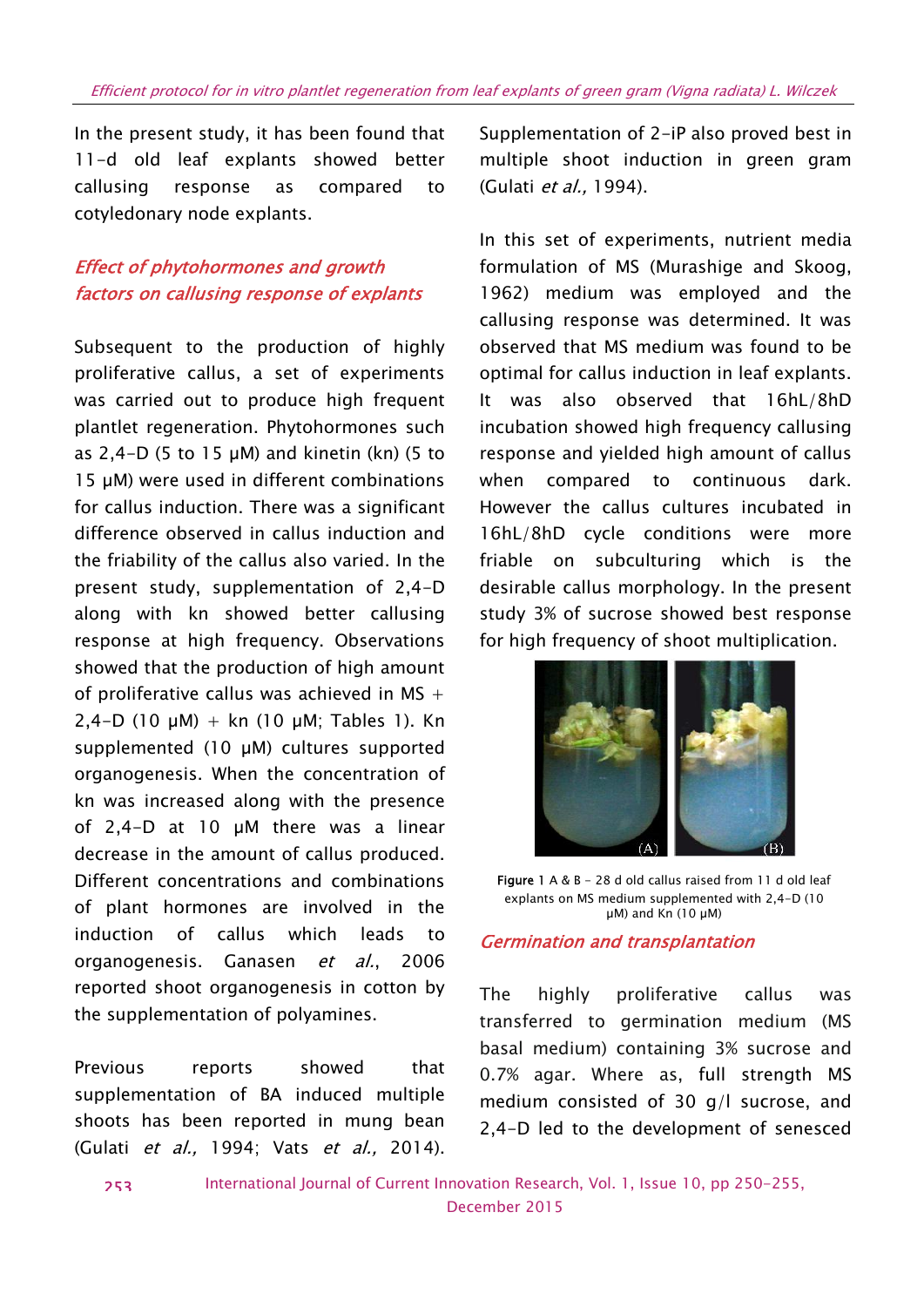plants. Plantlet regeneration was achieved on MS basal medium. Sixty five percentage of rooting was achieved in MS basal medium without any plant growth regulators.



**Figure 2** C – Plantlet regenerated from 28 d old callus on MS basal medium

## **Acknowledgement**

The author is thankful to the Management and faculty members in the Department of Botany, Thiagarajar College, Madurai for their support and suggestions to complete this research work.

## **References**

- 1. Somers DA, Samac DA & Olhoft PM (2003) Recent advances in legume transformation, Plant Physiol, 131: 892
- 2. Khatun MK, Haque MS, Islam S and Nasiruddin KM (2008). *In vitro* regeneration of mungbean (*Vigna radiata*L.) from different explants. Progressive Agriculture 19 (2) 13-19.
- 3. Aasim M, Khawar K, Ozcan S (2008) *In vitro* micropropagation from shoot meristems of turkish cowpea (*Vigna unguiculata* L.) cv. Akkiz. Bangladesh J Bot 37: 149–154
- 4. Muruganantham MS, Amutha S & Ganapathi A (2010) Somatic embryo

productions by liquid shake culture of embryogenic calluses in *Vigna mungo* L, *In Vitro* Cell Dev Biol Plant, 46: 34– 40

- 5. Manoharan K., Mishra G., Sathishkumar R., Pritam Bala Sinha, Karuppanapandian T., Agrawal S., Jagannathan V. (2005). Induction of embryogenic callus and direct plantlet regeneration in black gram (*Vigna mungo* (L.) Hepper). J Swamy Bot-Cl. 22: 39-46.
- 6. Shiva prakash N, Pental D, Bhalla-Sarin N (1994). Regeneration of pigeonpea (*Cajanus cajan*) from cotyledonary node *via* multiple shoot formation. Plant Cell Rep 13: 623-627
- 7. Thibaud-Nissen F, Shealy RT, Khanna A, Vodkin LO (2003) Clustering of microarray data reveals transcript patterns associated with somatic embryogenesis in soybean. Plant Physiol 131: 118-136
- 8. Geetha N, Venkatachalam P, Prakash V, Lakshmi Sita G (1998) High frequency induction of multiple shoots and plant regeneration from seedling explants of pigeonpea (*Cajanus cajan* L.). Curr Sci 75: 1036–1041
- 9. Ganesan M and Jeyabalan N (2005) *In vitro* plant regeneration from the callus callus of shot tip in cotton (Gossipian hirsutum L. cv. SVPR2). Iran J Botechnol 3: 144– 151
- 10. Ramakrishnan K, Gnanam R, Sivakumar P, Manickam A (2005) *In vitro* somatic embryogenesis from cell suspension cultures of cowpea (*Vigna*